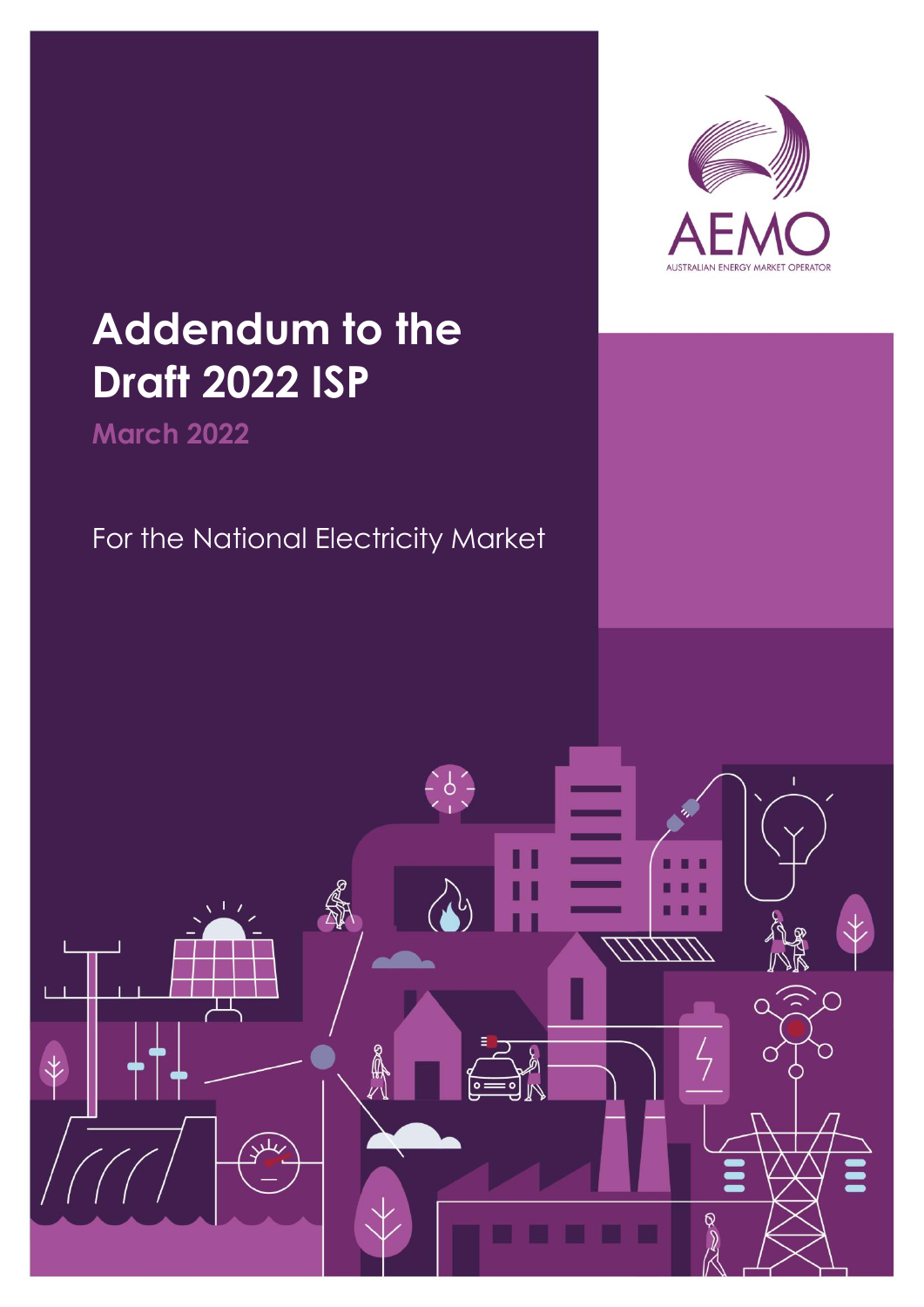

## **Important notice**

### **Purpose**

AEMO publishes this Addendum to the Draft 2022 Integrated System Plan (ISP) pursuant to National Electricity Rules (NER) 5.22.13. The addendum provides additional information on how key inputs and assumptions contribute to the Draft 2022 Integrated System Plan (ISP) outcomes.

### **Disclaimer**

This Addendum to the Draft 2022 ISP contains data provided by or collected from third parties, and conclusions, opinions, assumptions or forecasts that are based on that data.

AEMO has made every reasonable effort to ensure the quality of the information in this document but cannot guarantee that the information, forecasts and assumptions in it are accurate, complete or appropriate for your circumstances. This document does not include all of the information that an investor, participant or potential participant in the national electricity market might require and does not amount to a recommendation of any investment.

Anyone proposing to use the information in this document should independently verify and check its accuracy, completeness and suitability for purpose, and obtain independent and specific advice from appropriate experts.

The Addendum to the Draft 2022 ISP does not constitute legal or business advice and should not be relied on as a substitute for obtaining detailed advice about the National Electricity Law, the National Electricity Rules, or any other applicable laws, procedures or policies.

AEMO has made every effort to ensure the quality of the information in this document but cannot guarantee its accuracy or completeness. Accordingly, to the maximum extent permitted by law, AEMO and its officers, employees and consultants involved in the preparation of this document:

- make no representation or warranty, express or implied, as to the currency, accuracy, reliability or completeness of the information in this Addendum to the Draft 2022 ISP; and
- are not liable (whether by reason of negligence or otherwise) for any statements or representations in this document, or any omissions from it, or for any use or reliance on the information in it.

#### **Version control**

| <b>Version</b> | Release date | <b>Changes</b>   |
|----------------|--------------|------------------|
| 1.0            | 11/3/2022    | Initial release. |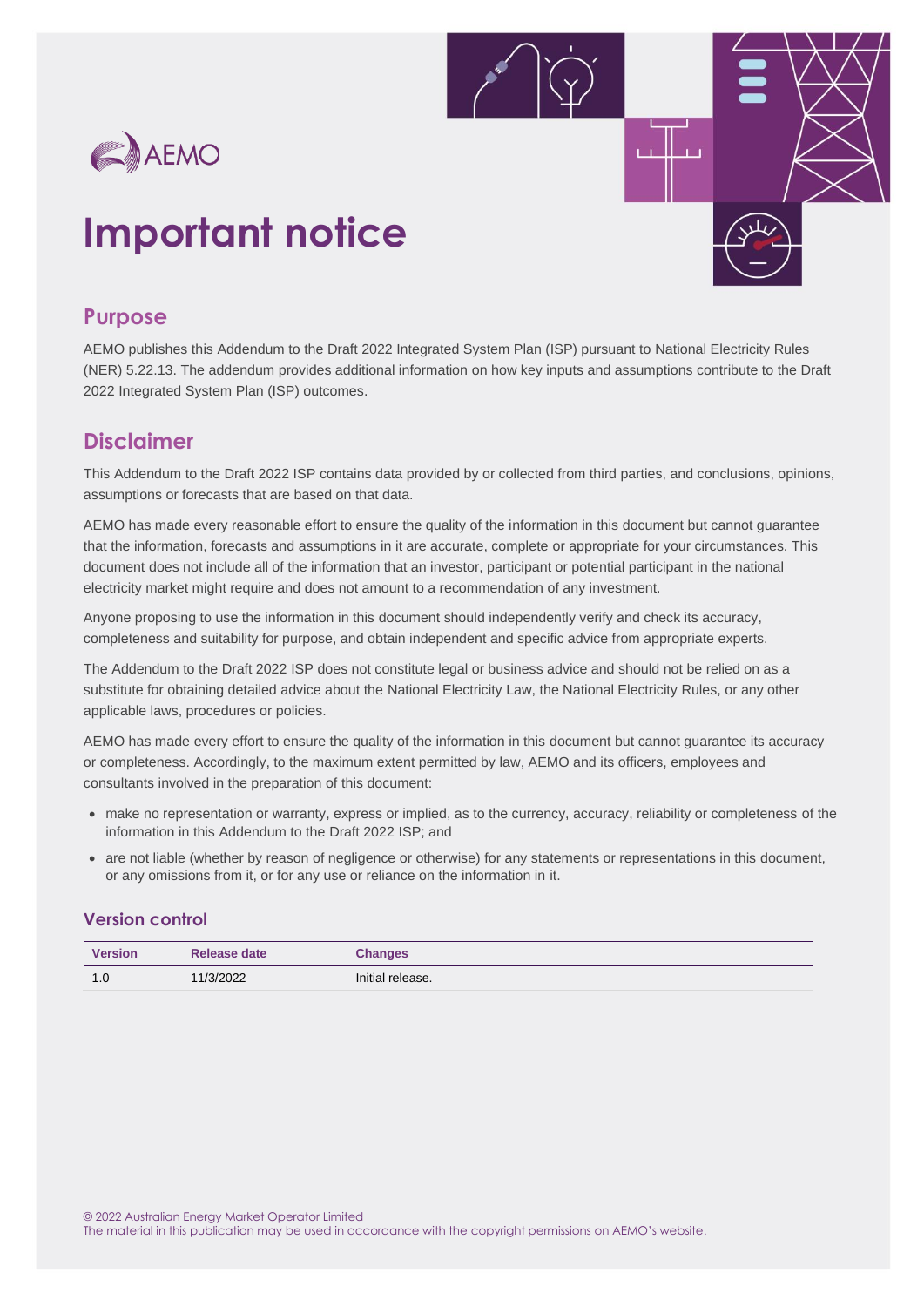## **Contents**

| $\mathbf{1}$ . | <b>Introduction</b>                         | $\overline{4}$ |
|----------------|---------------------------------------------|----------------|
| 1.1            | Invitation for written submissions          | 4              |
| 1.2            | Process to develop the 2022 ISP             | 4              |
| 2.             | Thermal coal plant retirements              | 6              |
| 3 <sub>1</sub> | <b>VNI West and HumeLink decision rules</b> | 13             |
| 4.             | <b>Marinus Link timing</b>                  | 16             |
| 5.             | <b>Low Gas Price sensitivity</b>            | 19             |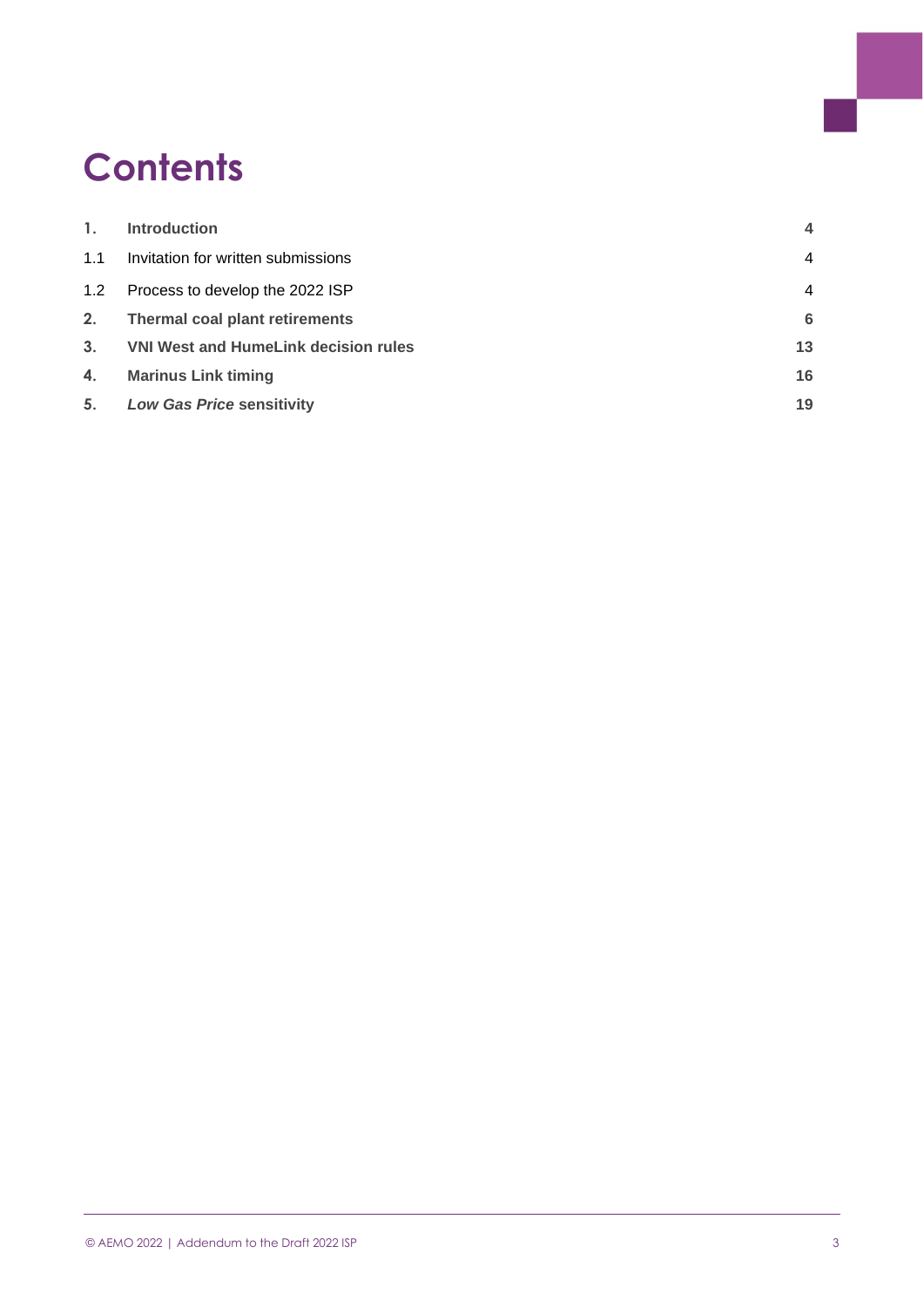### <span id="page-3-0"></span>**1. Introduction**

In 2020, reforms to the National Electricity Rules (NER) and the National Electricity Law (NEL) converted AEMO's *Integrated System Plan* (ISP) into an actionable strategic plan. As part of this, the Australian Energy Regulator (AER) is required to review the transparency of the Draft ISP<sup>1</sup>. The role of the AER's transparency review process is to assess the adequacy of AEMO's explanations of the derivation of key inputs and assumptions, and how key inputs and assumptions contributed to AEMO's Draft 2022 ISP outcomes.

Overall, the AER's *Transparency Review of AEMO Draft 2022 Integrated System Plan*<sup>2</sup> ("Transparency Review Report") concluded that "*AEMO has adequately explained the majority of its inputs and assumptions, and how they contribute to the draft ISP outcomes*".

In addition to this overall finding, the Transparency Review Report considered that there were some aspects of the Draft 2022 ISP where AEMO should better explain how key inputs and assumptions contribute to the Draft 2022 ISP outcomes, and required AEMO to consult on the following topics:

- Thermal coal plant retirements see Section [2.](#page-5-0)
- Victoria New South Wales Interconnector (VNI) West and HumeLink decision rules see Section [3.](#page-12-0)
- Marinus Link timing see Section [4.](#page-15-0)
- *Low Gas Price* sensitivity see Section [5.](#page-18-0)

### <span id="page-3-1"></span>**1.1 Invitation for written submissions**

AEMO has been consulting with stakeholders on the content of the Draft 2022 ISP.

AEMO is opening a new consultation to enable stakeholders to provide submissions on the content of this Addendum. Written submissions should be provided in PDF form, to AEMO's [ISP@aemo.com.au](mailto:ISP@aemo.com.au) mailbox, by 28 March 2022.

### <span id="page-3-2"></span>**1.2 Process to develop the 2022 ISP**

This document is published to support the Draft 2022 ISP<sup>3</sup>.

[Figure 1](#page-4-0) below provides a visual representation of this process, including both the elements of the regulatory framework (in blue, red and green boxes) and the activities undertaken by AEMO and stakeholders (in white boxes).

The remainder of this document provides explanations and seeks feedback on topics identified in the Transparency Review Report.

<sup>1</sup> NER 5.22.13(a).

<sup>2</sup> A[t https://www.aer.gov.au/networks-pipelines/performance-reporting/transparency-review-of-aemo-draft-2022-integrated-system-plan.](https://www.aer.gov.au/networks-pipelines/performance-reporting/transparency-review-of-aemo-draft-2022-integrated-system-plan)

<sup>3</sup> AEMO. *Draft 2022 ISP*, a[t https://aemo.com.au/energy-systems/major-publications/integrated-system-plan-isp/2022-integrated-system-plan-isp.](https://aemo.com.au/energy-systems/major-publications/integrated-system-plan-isp/2022-integrated-system-plan-isp)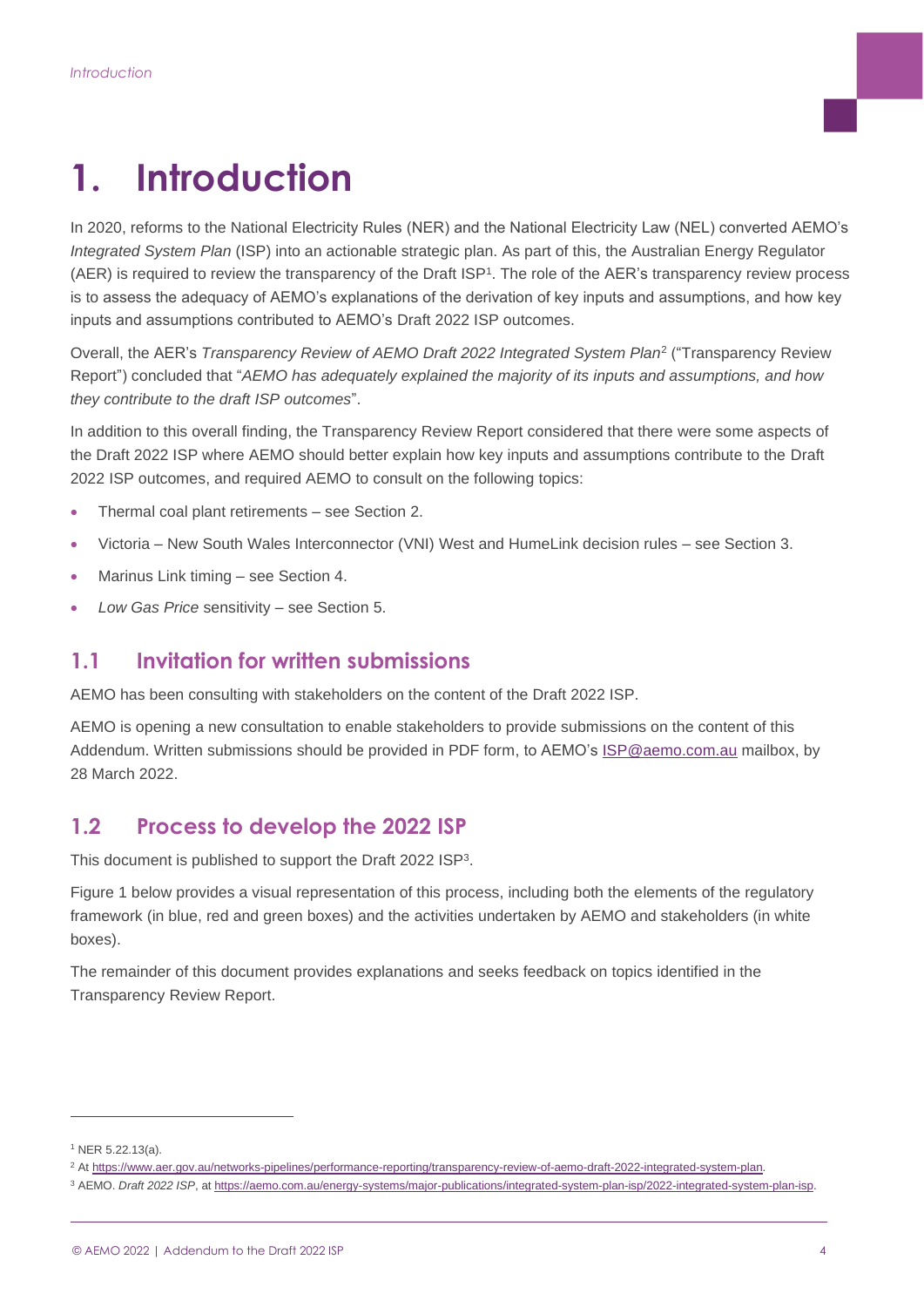<span id="page-4-0"></span>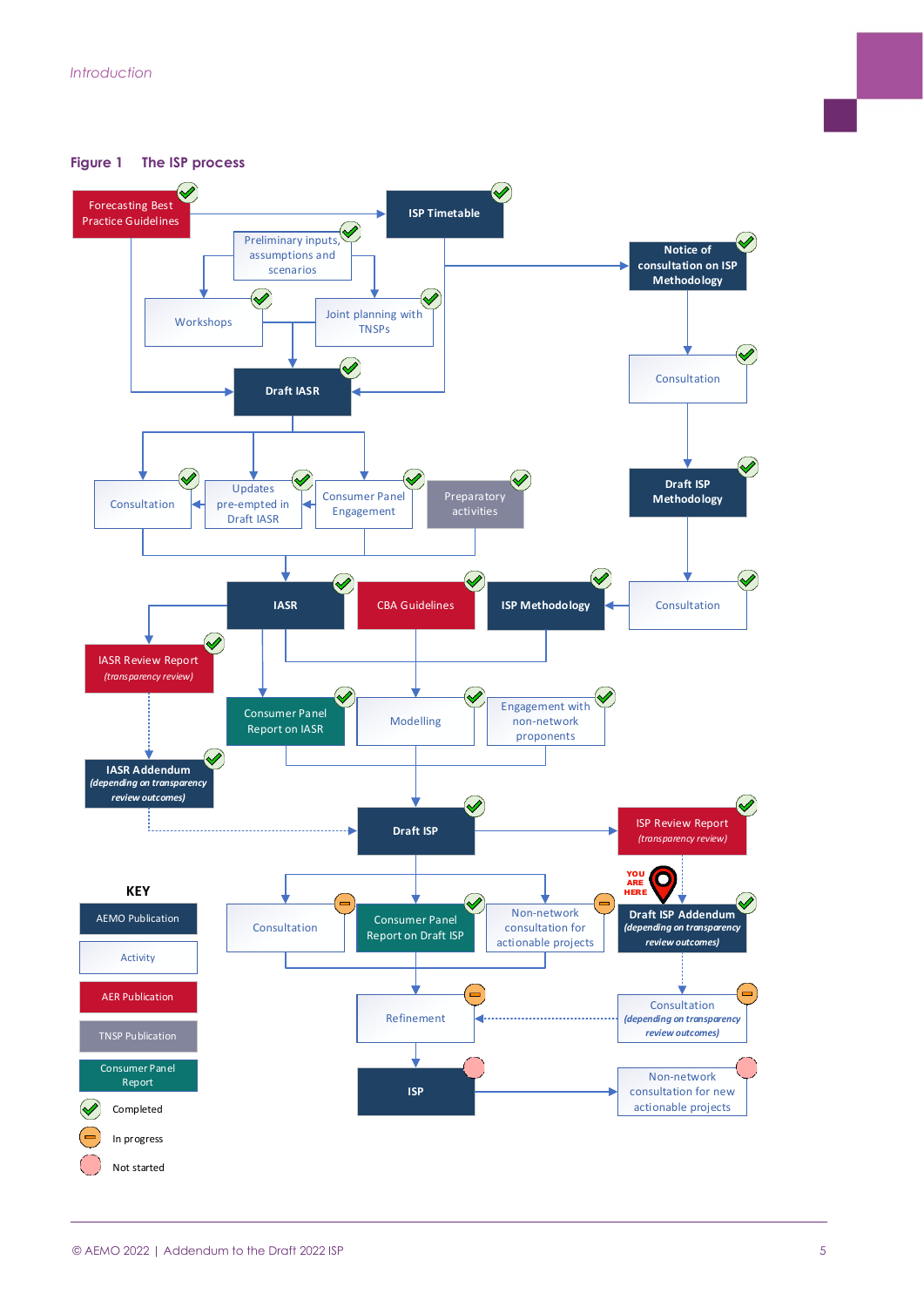## <span id="page-5-0"></span>**2. Thermal coal plant retirements**

#### Key finding from the Transparency Review Report

*"We […] expect AEMO, in an addendum to the draft ISP, to provide further explanations of:* 

- *How it has derived the assumptions and inputs regarding the profitability of coal plant and how this has contributed to modelled coal plant retirements across each scenario.*
- *How it has derived the inputs and assumptions used to support the conclusion that 'seasonal mothballing' of coal plant will not extend the life of this plant in the Progressive Change scenario.*
- *The reasons why intra-day coal plant flexibility has not been modelled."*

#### AEMO's response

AEMO applied two alternative approaches to forecast coal retirements, as explained in this section and in the ISP Methodology. These approaches considered the profitability of generators and/or the impact of emissions reduction objectives in identifying closure timings. As outlined in this section, the revenue adequacy modelling was not a significant driver for generator closure timings.

Thermal generation retirements are challenging to predict, as demonstrated by the latest announcement by Origin Energy<sup>4</sup> on its accelerated retirement of the Eraring Power Station. AEMO applies a scenario analysis framework to accommodate a range of uncertainties, including the timing of potential retirements. Where practical, sensitivity analysis is also often used to identify the risks of variations to key assumptions, as coal retirements are often a material impact to the risks to consumers and the appropriate investments to manage these risks.

In recent years, the growth in large-scale variable renewable generation (VRE) and distributed energy resources (DER) has put pressure on the market share of incumbent generators.

As demonstrated in [Figure 2](#page-6-0) below, only the 2020 ISP (with the schedule lying between the *Step Change* and *Central* scenarios) and the Draft 2022 ISP have forecast a scale of coal retirements that is keeping pace with current announcements. Prior to these publications, the 'central' planning scenarios did not, in hindsight, sufficiently capture the risks now being observed in terms of the pace of the transformation of the National Electricity Market (NEM).

AEMO therefore considers that the current collection of approaches to model potential coal retirements represent an improved collection of methods to inform the needs of the future power system, and inform the ISP's optimal development path (ODP).

<sup>&</sup>lt;sup>4</sup> "Origin proposes to accelerate exit from coal-fired generation", 17 February 2022. Available at [https://www.originenergy.com.au/about/investors](https://www.originenergy.com.au/about/investors-media/origin-proposes-to-accelerate-exit-from-coal-fired-generation/)[media/origin-proposes-to-accelerate-exit-from-coal-fired-generation/.](https://www.originenergy.com.au/about/investors-media/origin-proposes-to-accelerate-exit-from-coal-fired-generation/)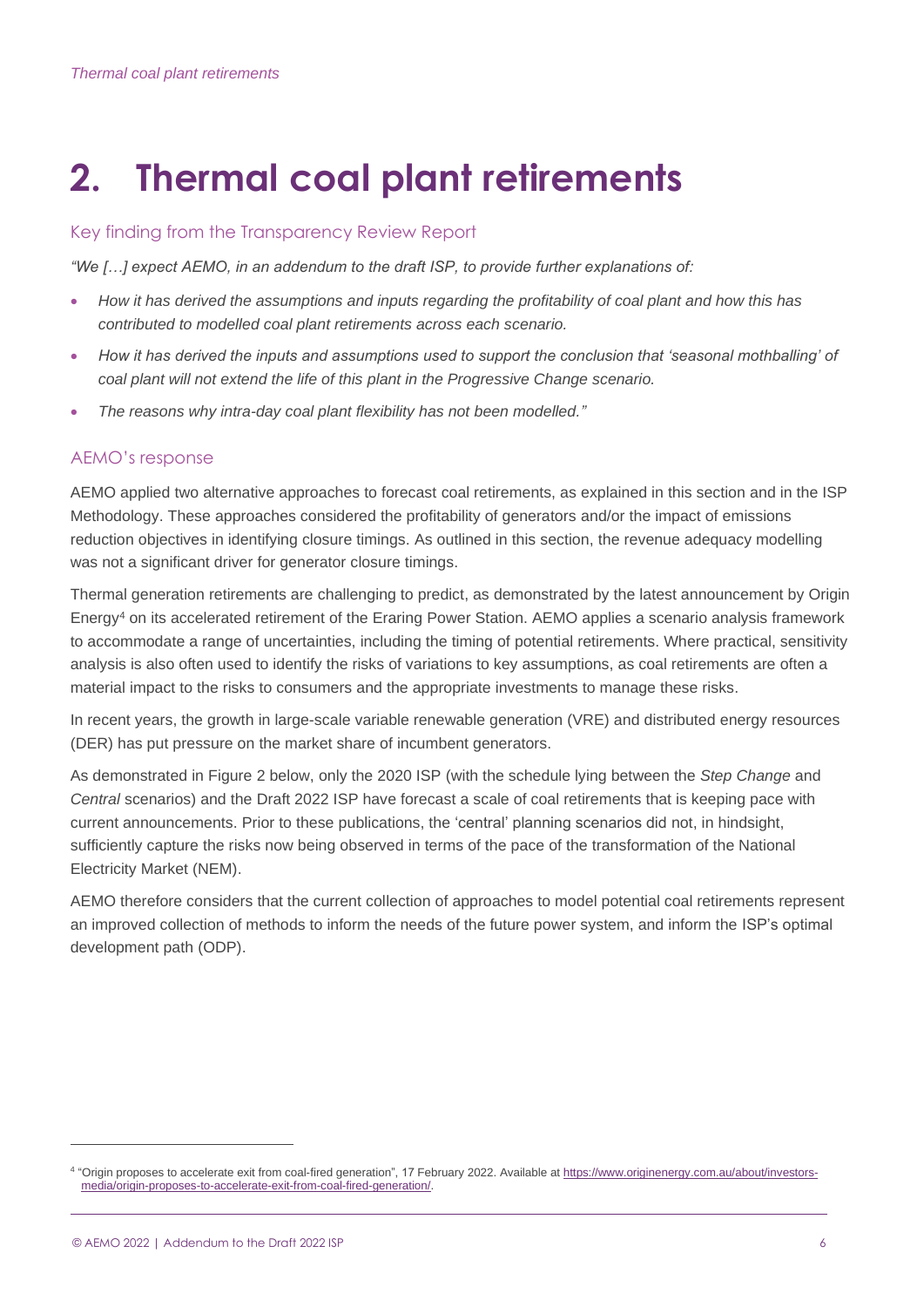

#### <span id="page-6-0"></span>**Figure 2 AEMO's forecast coal retirements and the current announced retirement schedule, 2016-17 to 2029-30**

NTNDP: National Transmission Network Development Plan

To address the request in the Transparency Review Report for additional explanations of coal plant retirements in the Draft ISP, this section outlines:

- High-level assumptions and approach to identifying retirements due to unprofitability.
- Seasonal mothballing considerations.
- Intra-day flexibility modelling.

Assumptions on coal plant profitability and retirements due to unprofitability

AEMO applied a slightly different approach to coal retirement depending on the scenario, as specified in, and consulted upon, in the 2021 ISP Methodology (Section 2.4.1)<sup>5</sup>:

- Approach 1 for those scenarios which have periods that are not influenced by an explicit decarbonisation constraint (often referred to as a carbon budget) in the electricity sector, a revenue forecasting and least-cost hybrid retirement approach was taken.
- Approach 2 where an explicit emissions constraint was implemented, a pure least-cost approach was used.

As defined in the scenario narratives and consulted on in the *Inputs, Assumptions and Scenarios Report*<sup>6</sup> (IASR), some scenarios incorporate carbon budgets that place explicit limits on the emissions intensity of the electricity system. These scenarios therefore incorporate the effects of earlier retirements on the power system to meet climate outcomes, and do not require evaluation of revenue sufficiency to bring forward the timing of generator closures. Emissions reduction limits in these scenarios reflect an efficient emissions-reduction contribution from

<sup>5</sup> At [https://aemo.com.au/-/media/files/major-publications/isp/2021/2021-isp-methodology.pdf.](https://aemo.com.au/-/media/files/major-publications/isp/2021/2021-isp-methodology.pdf?la=en)

<sup>6</sup> At [https://aemo.com.au/-/media/files/major-publications/isp/2021/2021-inputs-assumptions-and-scenarios-report.pdf.](https://aemo.com.au/-/media/files/major-publications/isp/2021/2021-inputs-assumptions-and-scenarios-report.pdf?la=en)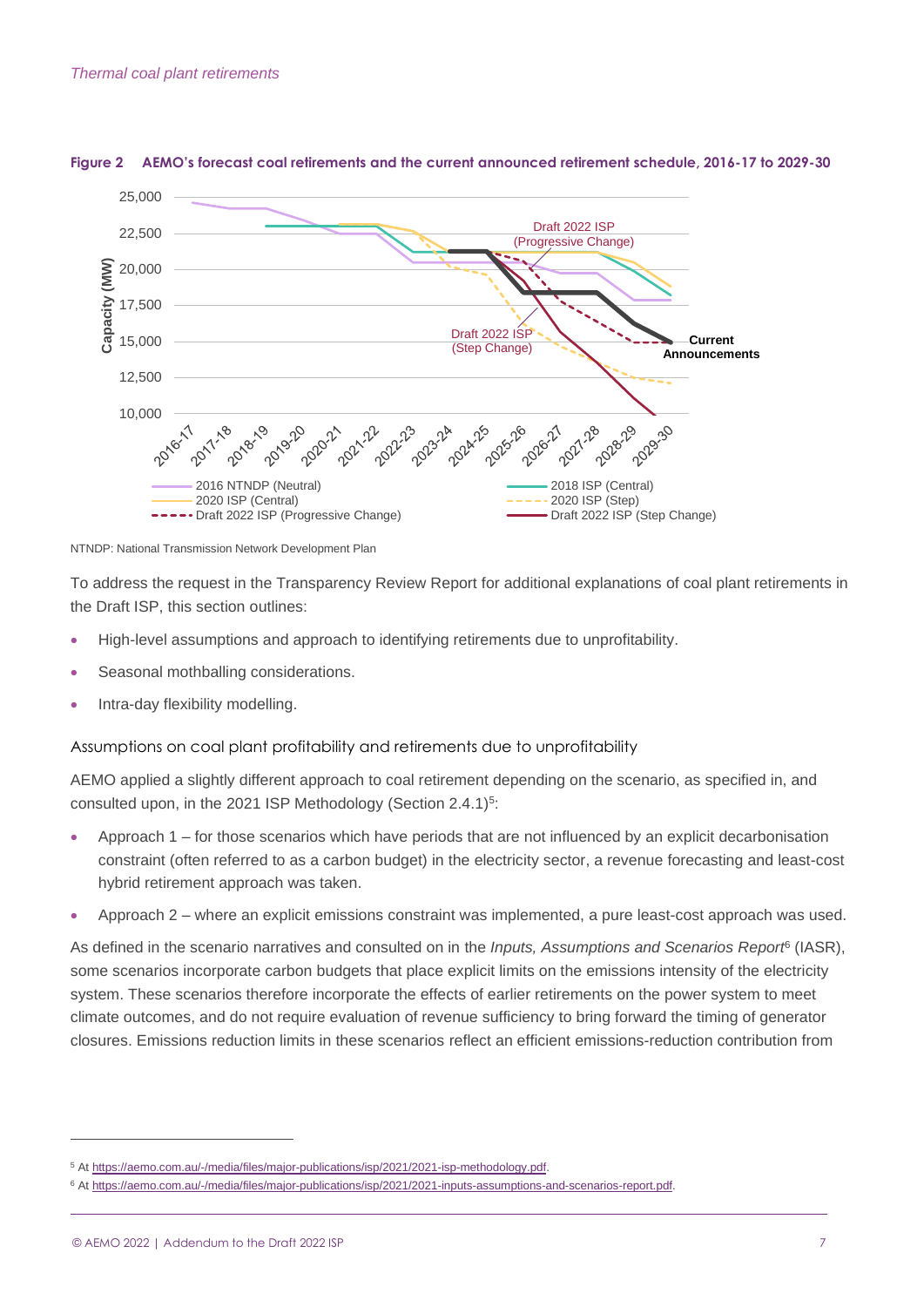the electricity system, considering the opportunities for electrification from other sectors. Given this influence, the timing of plant retirements considers the least-cost means<sup>7</sup> to achieve these limits.

[Table 1](#page-7-0) lists the specific approaches used in each scenario.

| <b>Scenario</b>            | <b>Approach</b>         |
|----------------------------|-------------------------|
| <b>Slow Change</b>         | Approach 2 <sup>8</sup> |
| <b>Progressive Change</b>  | Approach 1              |
| <b>Step Change</b>         | Approach 2              |
| <b>Hydrogen Superpower</b> | Approach 2              |

#### <span id="page-7-0"></span>**Table 1 Retirement approach used for each scenario**

#### *Approach 1*

In Approach 1, expected closure years that apply prior to 2030 may be brought forward from announced closure years by considering the forecast wholesale market profitability of each generator. The consideration of early retirements was limited to the period beyond any NEM or jurisdictional notice of closure requirements. Due to the increased level of uncertainty associated with a changing market share for existing generation portfolios, potential ownership changes and the influence that the changing market may have on participants' bidding behaviour as generator closures occur, this assessment was limited to the period up to 2030.

Forecasts of wholesale prices and generator profitability rely on generation cost and technical assumptions listed in the IASR. For coal units, these include Fixed Operating and Maintenance (O&M), Variable O&M, and fuel costs. These cost assumptions were based on inputs from consultants and were consulted on during the IASR consultation. AEMO also separately shared the inputs with coal station operators, and made minor refinements based on confidential information provided. Based on the information available, AEMO considers the published assumptions represent the best assessment of the cost of operating coal plants until 2030.

Generator market offers (that is, the bids that are submitted to the dispatch process) were calibrated in the model to align with cleared market offers over 12 months in 2020-21, being the most recent full financial year available, and spot market prices were simulated based on dispatch with these bids. AEMO considered that the technical assumptions and market offers within the model were reasonably configured to emulate observed market outcomes, and that the outcomes from the most recent full financial year (2020-21) provide appropriate consideration of current market dynamics.

These bids were kept static for the period assessed, as adjusting bidding strategies to accommodate the uncertainties associated with the evolving market dynamic would rely on additional assumptions about strategic portfolio responses and step away from historical observations of market behaviours. These strategies therefore reflect one possible bidding outcome, and support AEMO's limitation of the assessment to the period up to 2030. AEMO considers that the application of this approach until 2030 remains a robust method, extending current

 $^7$  Least-cost considering the costs that are explicitly incorporated in AEMO's Capacity Outlook modelling. More information on this model is available in the ISP Methodology.

<sup>&</sup>lt;sup>8</sup> While Slow Change does not apply a carbon budget, AEMO considered that Approach 2 was a more suitable method for this scenario, given the modelling complexity associated with Approach 1, and the relatively low weighting (4%) of the scenario. Applying the added complexity of Approach 1 would have been disproportionate to the materiality of the scenario's impact. The retirement outlook from Approach 2 for *Slow Change* was considered consistent with the scenario narrative and insights from other scenarios.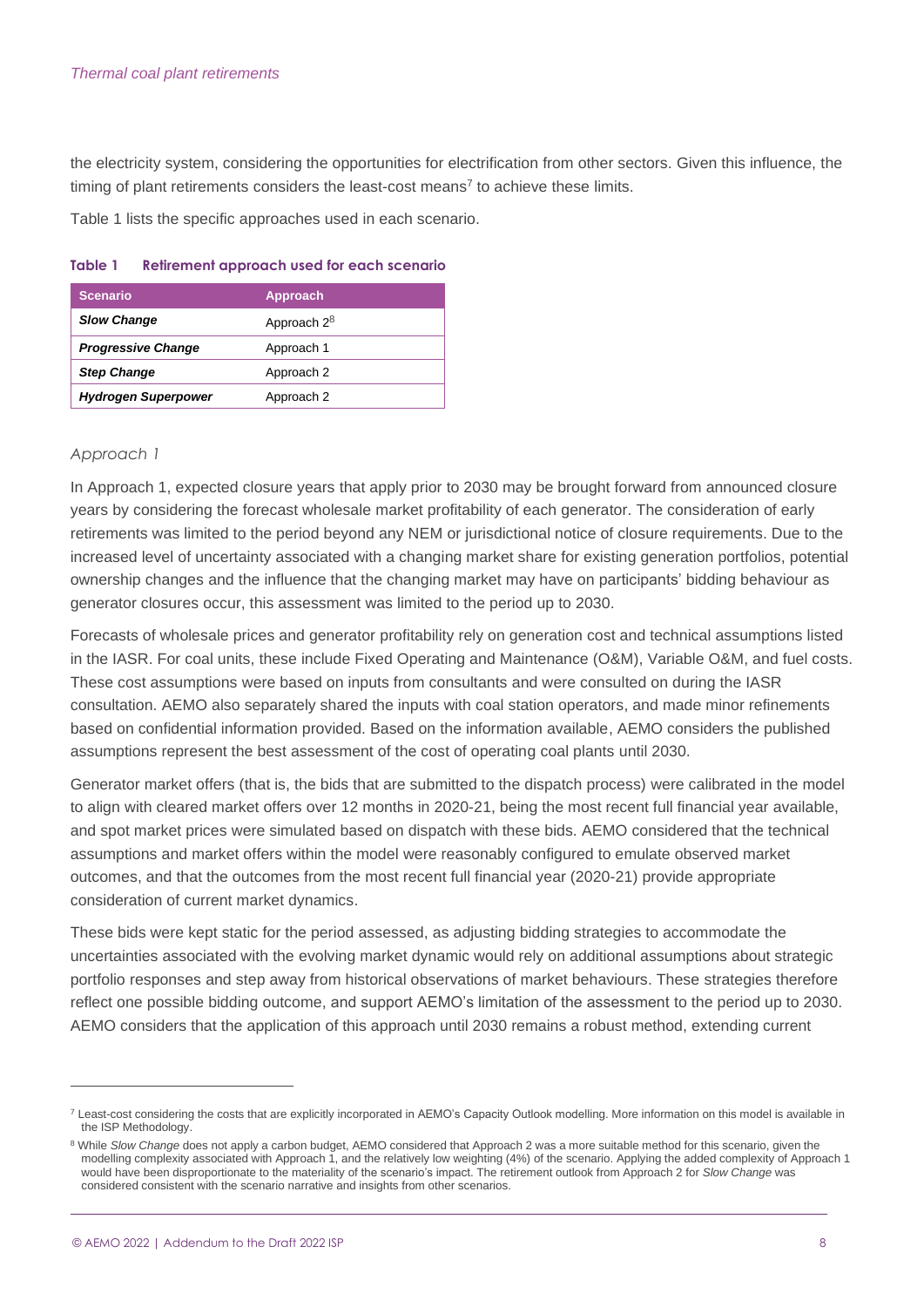market intelligence of generator bidding, and providing an appropriate method for revenue estimatation of existing generation portfolios for the intended purpose.

Other assumptions which influenced the determination of generator retirements are noted below:

As noted in the ISP Methodology, the retirement trajectory available in the most recent Consumer Trustee report (the December 2021 *Development Pathways Report*<sup>9</sup> , or DPR) was applied as a starting point for a generator retirement trajectory for coal units in New South Wales (in some cases, the DPR forecast retirements earlier than the expected closure dates provided in the IASR, as [Figure 3](#page-8-0) shows). No subsequent changes to retirement timings were found in applying Approach 1 for New South Wales generators.

<span id="page-8-0"></span>

- [Figure 3](#page-8-0) above includes recent announcements by Origin Energy and AGL Energy regarding the earlier retirements of the Eraring (2025) and Bayswater power stations (2033), demonstrating that the modelled trajectory is broadly in line with the latest coal retirement announcements, providing an appropriate foundation for the ISP. Yallourn retirement was fixed to 2028-29, based on the agreement reached between Energy Australia and the Victorian Government to deliver an orderly retirement of the power station<sup>10</sup>. No other brown coal units were considered to retire before Yallourn. In Victoria, generators have to give five years notice of closure<sup>11</sup>.
- Due to the complexity and long-term nature of the Interconnection and Power Pooling Agreement<sup>12</sup>, including its supply arrangements to the Boyne Island Smelter, Gladstone Power Station was not considered for early retirement.

<sup>&</sup>lt;sup>9</sup> At https://aemo.com.au/about/aemo-services/aemo-services-as-the-consumer-trustee

<sup>10</sup> Se[e https://www.energyaustralia.com.au/about-us/energy-generation/yallourn-power-station/energy-transition.](https://www.energyaustralia.com.au/about-us/energy-generation/yallourn-power-station/energy-transition)

<sup>11</sup> Se[e https://earthresources.vic.gov.au/communityand-land-use/key-site-updates/latrobe-valley-coal-mines/rehabilitation.](https://earthresources.vic.gov.au/communityand-land-use/key-site-updates/latrobe-valley-coal-mines/rehabilitation)

<sup>12</sup> Australian Competition and Consumer Commission (ACCC) Determination, at [https://www.accc.gov.au/system/files/public-registers/](https://www.accc.gov.au/system/files/public-registers/documents/D10%2B3621896.pdf) [documents/D10%2B3621896.pdf.](https://www.accc.gov.au/system/files/public-registers/documents/D10%2B3621896.pdf)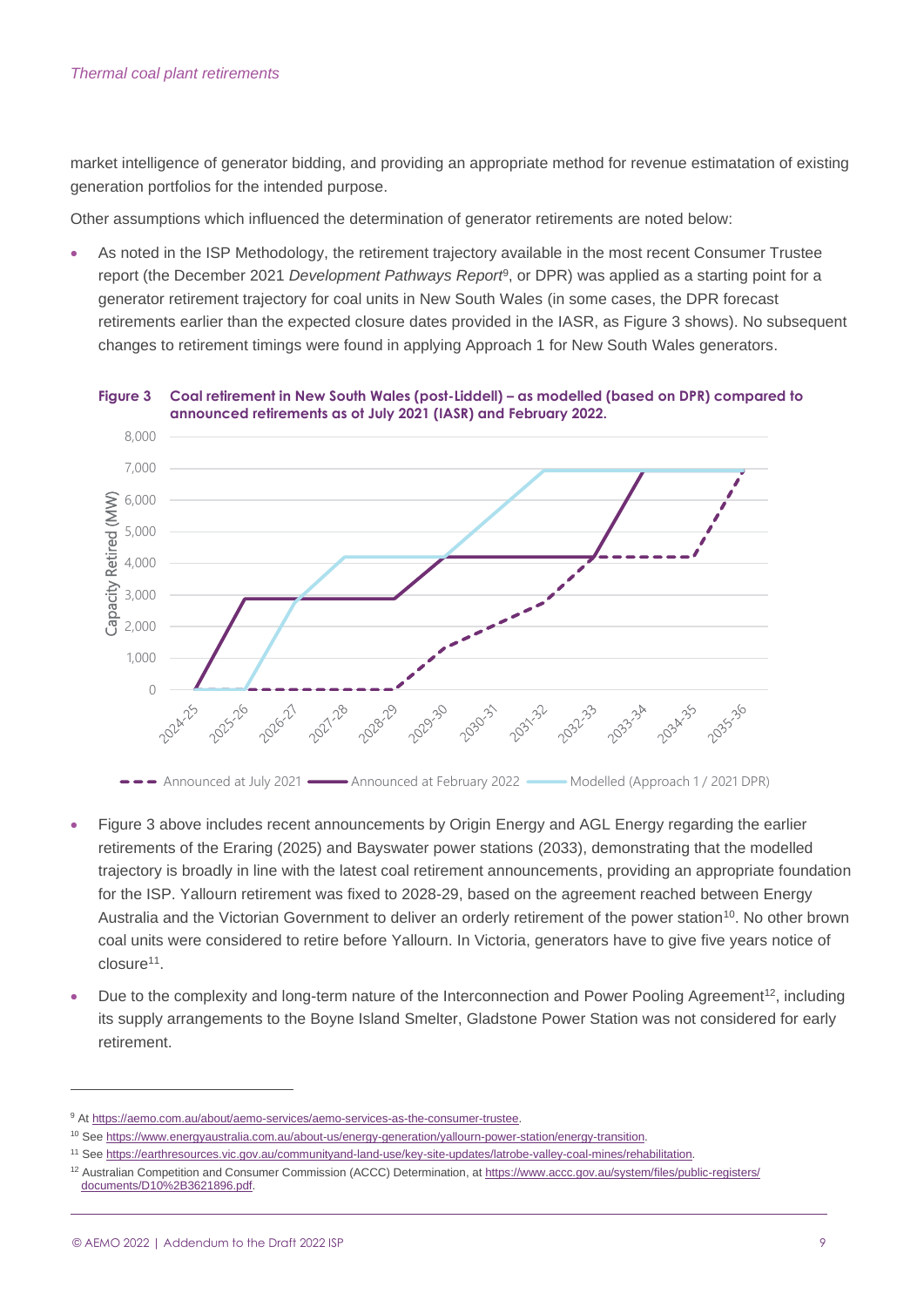#### *Approach 2*

In Approach 2, AEMO applied a least-cost retirement trajectory that took into account the impact of cumulative emissions, and the influence of the scenario-specific carbon budgets. These retirement outcomes were then validated in the time-sequential modelling, applying a similar bidding approach as applied in Approach 1 to identify if revenues after the carbon-budget triggered retirements were sufficient across the generation portfolio. This assessment observed no large negative profitability outcomes to trigger further or earlier retirements, reflecting that the carbon budget was the dominant driver for retirements in the *Step Change* and *Hydrogen Superpower* scenarios.

#### *Retirements due to unprofitability*

Applying Approach 1 in *Progressive Change* identified that only one generator, in Queensland, would be insufficiently profitable, resulting in an earlier closure (bringing forward its retirement three years to 2025-26). The revenue adequacy modelling therefore was not a significant driver for generator closure timings.

As outlined in the ISP Methodology (section 2.4.1), the criteria for early retirement considered whether both the following were met before deciding on an earlier retirement:

- The magnitude of negative returns, relative to the cost of bringing forward any retirement/rehabilitation cost (which is provided in the IASR Workbook, per technology), and
- The duration of consistent negative returns to 2030 or the expected closure year/closure date.

Other retirements beyond 2030 were only brought forward before expected closure years if determined in the capacity outlook modelling, rather than as a result of profitability analysis.

#### Seasonal mothballing: potential impact on retirement decisions

AEMO's modelling approach to seasonal mothballing was informed by engagement with coal generators, who indicated in general terms the future market circumstances in which economic withdrawal strategies (such as withdrawing units for a period of days or weeks at a time and/or delaying return to service from maintenance) *might* be considered, depending on the long-term technical and commercial viability of adopting such strategies. Based on these one-on-one confidential discussions, AEMO derived a modelling assumption that if forecast conditions led to a high amount of ramping and/or extended operation during low prices, coal power stations might withdraw units for a period of weeks at a time.

In the Draft 2022 ISP, AEMO considered coal seasonal mothballing and how that might affect early retirement decisions in the time-sequential modelling in *Progressive Change* up to 2030. As discussed in Appendix 4 of the Draft 2022 ISP, AEMO conducted a modelled assessment of potential decommitment benefits based on forecast wholesale energy revenue. This assessment applied no additional assumptions or consideration for contract positions or other potential revenue sources, such as frequency control ancillary services (FCAS) markets. In this assessment, if a generator was forecast to experience wholesale energy market losses for the week ahead, and these were greater than the estimated cost of turning off and eventually re-starting a unit, it was assumed that the unit would decommit for that week. The assessment was performed across multiple units in all regions on a rolling weekly basis and assuming stations with higher operating costs were likely to decommit first.

The coal generator costs used to determine these decommitment outcomes were based on the short run marginal costs calculated according to the assumptions in the IASR and the cold-start costs in the 2018 GHD Cost and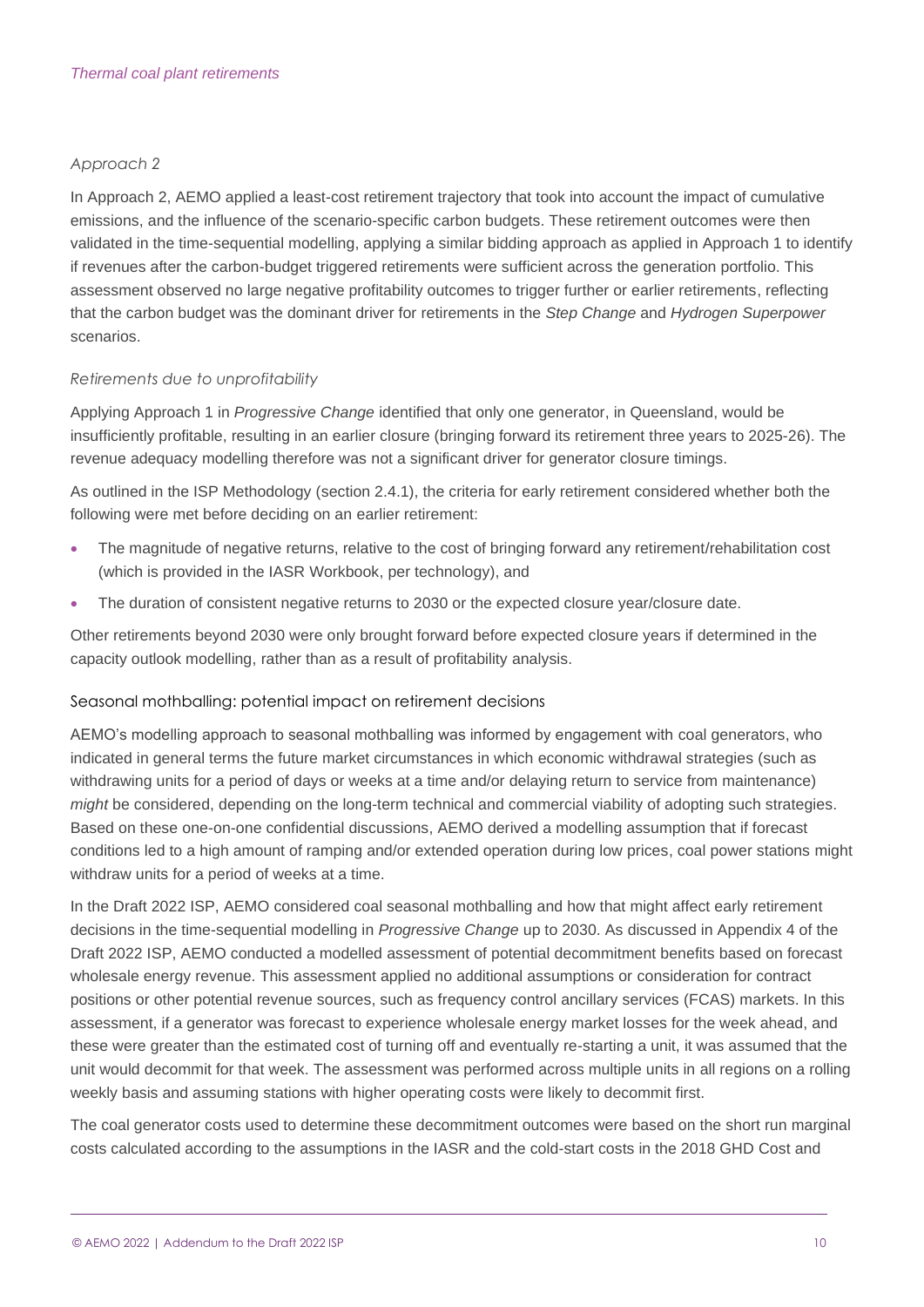Technical Parameter Review<sup>13</sup>. While this review was conducted several years ago, it was at that time reviewed, consulted upon and applied for the 2018 GenCost report, and remains a source for subsequent publications. It remains a credible summary of cold-start costs within AEMO's collection of forecasting assumptions.

The modelling suggested that some coal generators in New South Wales and Queensland would be potentially more profitable in the future turning off during extended periods of low prices. The overall levels of decommitment forecast for these regions (beyond the standard planned and unplanned maintenance) is shown in the Draft 2022 ISP Appendix 4, Figure 21. No seasonal mothballing at any of the brown coal power stations was identified by the modelling using this approach and assumptions.

The revenue sufficiency outlook of each coal station applied the approach outlined above to forecast revenues and costs that considered the potential efficiency improvements of seasonal mothballing. As previously described, AEMO assumed that a station would maintain its operations unless it would be more costly to continue to operate at a loss, than to bring forward the retirement by a year. In these circumstances, if the power station was forecast to consistently sustain losses of this magnitude for the period until 2030, or until its expected closure year/date, then earlier retirement was selected. Volatile returns (such as where losses in one year were balanced by profits in subsequent years) would hold the original retirement schedule firm.

While the modelling showed that seasonal mothballing leads to higher revenues, the change in profitability observed was not sufficient to support a change of the retirement dates up to 2030 determined using Approach 1. In other words, in no case did seasonal mothballing change long-run profitability outcomes by a sufficient degree as to affect the timing of retirements in accordance with the approach in Section 2.4.1 of the ISP Methodology. For the single Queensland generator identified as unprofitable, a seasonal mothballing strategy did not affect this conclusion applying the criteria described previously, although the scale of losses incurred was reduced.

#### Intra-day flexibility

Intra-day coal plant flexibility was modelled, with coal generators ramping up and down, within the technical limits assumed, depending on the availability of lower-cost alternative generation, and the level of operational demand. That is, if insufficient load exists to warrant the operation of coal generation at maximum loads given the availability of renewable generation, coal generators were forecast to ramp down to lower levels of dispatch, including to minimum operating levels.

Modelling coal unit commitment and optimising short-term decommitment (that is, turning off a unit in the middle of the day and returning it to service to meet the evening peak) is computationally challenging. Furthermore, there is no reliable historical data on which to base these assumptions, given that no coal generator has displayed this type of behaviour in Australia to date on a consistent basis. Confidential one-on-one discussions with coal power station operators suggest that this type of short-term decommitment behaviour is not considered likely in the future, and that generators are still learning how this type of behaviour impacts costs and operations.

Given this uncertainty, AEMO more prudently considered other forms of flexibility which are a) observed and b) being considered by coal power station operators (as indicated in confidential one-on-one discussions) as likely in the future (for example, operating at minimum load for longer periods, higher ramping relative to history, and extended outages such as a delayed return to service from maintenance, called seasonal mothballing).

<sup>13</sup> At [https://aemo.com.au/-/media/files/electricity/nem/planning\\_and\\_forecasting/inputs-assumptions-methodologies/2019/9110715-rep-a-cost-and](https://aemo.com.au/-/media/files/electricity/nem/planning_and_forecasting/inputs-assumptions-methodologies/2019/9110715-rep-a-cost-and-technical-parameter-review---rev-4-final.pdf)[technical-parameter-review---rev-4-final.pdf.](https://aemo.com.au/-/media/files/electricity/nem/planning_and_forecasting/inputs-assumptions-methodologies/2019/9110715-rep-a-cost-and-technical-parameter-review---rev-4-final.pdf)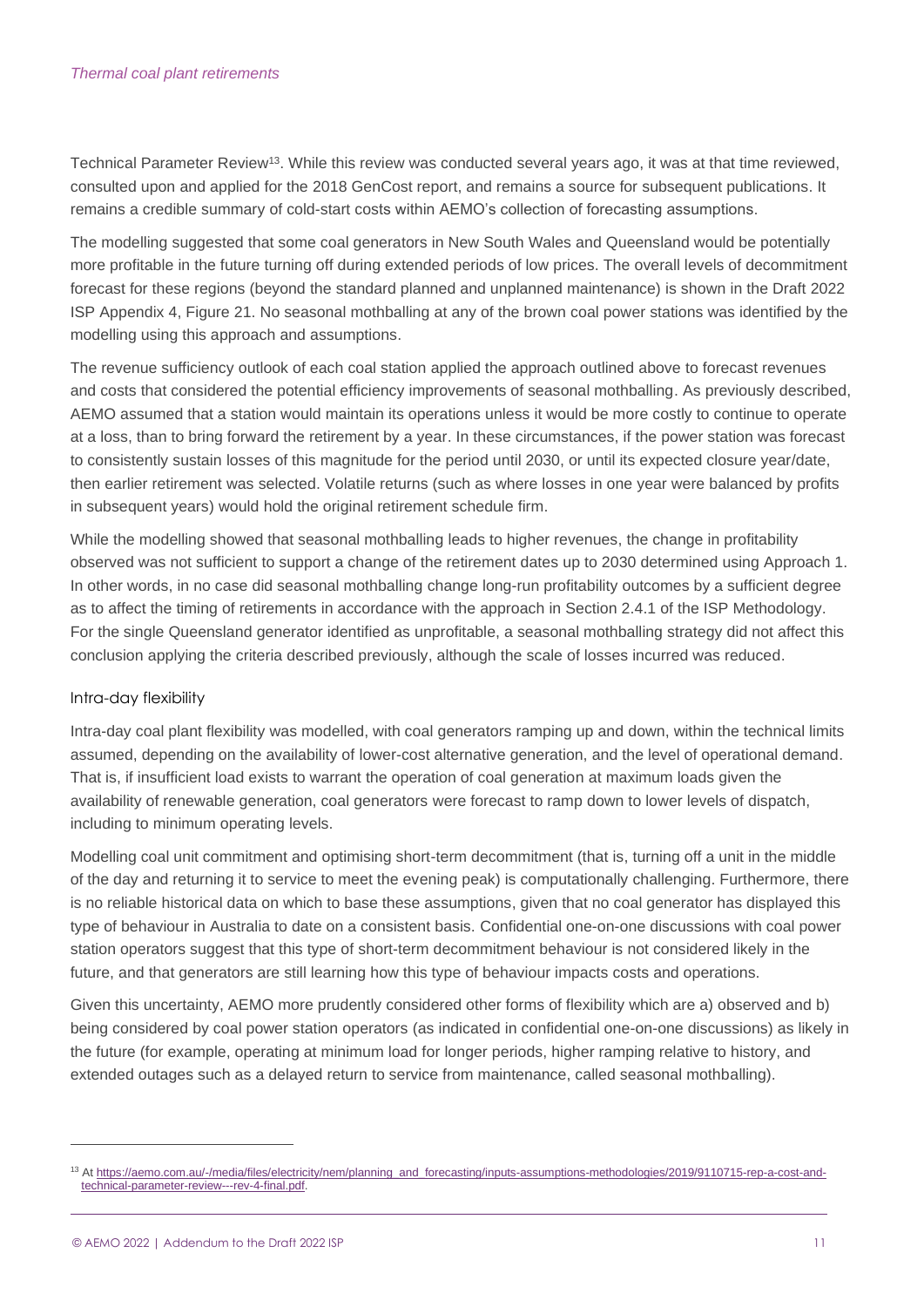#### *Thermal coal plant retirements*

Confidential one-on-one discussions with market participants also suggested that intra-day flexibile operation would have reliability implications (particularly for brown coal generators) which were not well known or understood. The discussions also outlined that the wear-and-tear associated with unit start-ups and shutdowns were a factor in considering the viability of economic decommitment strategies.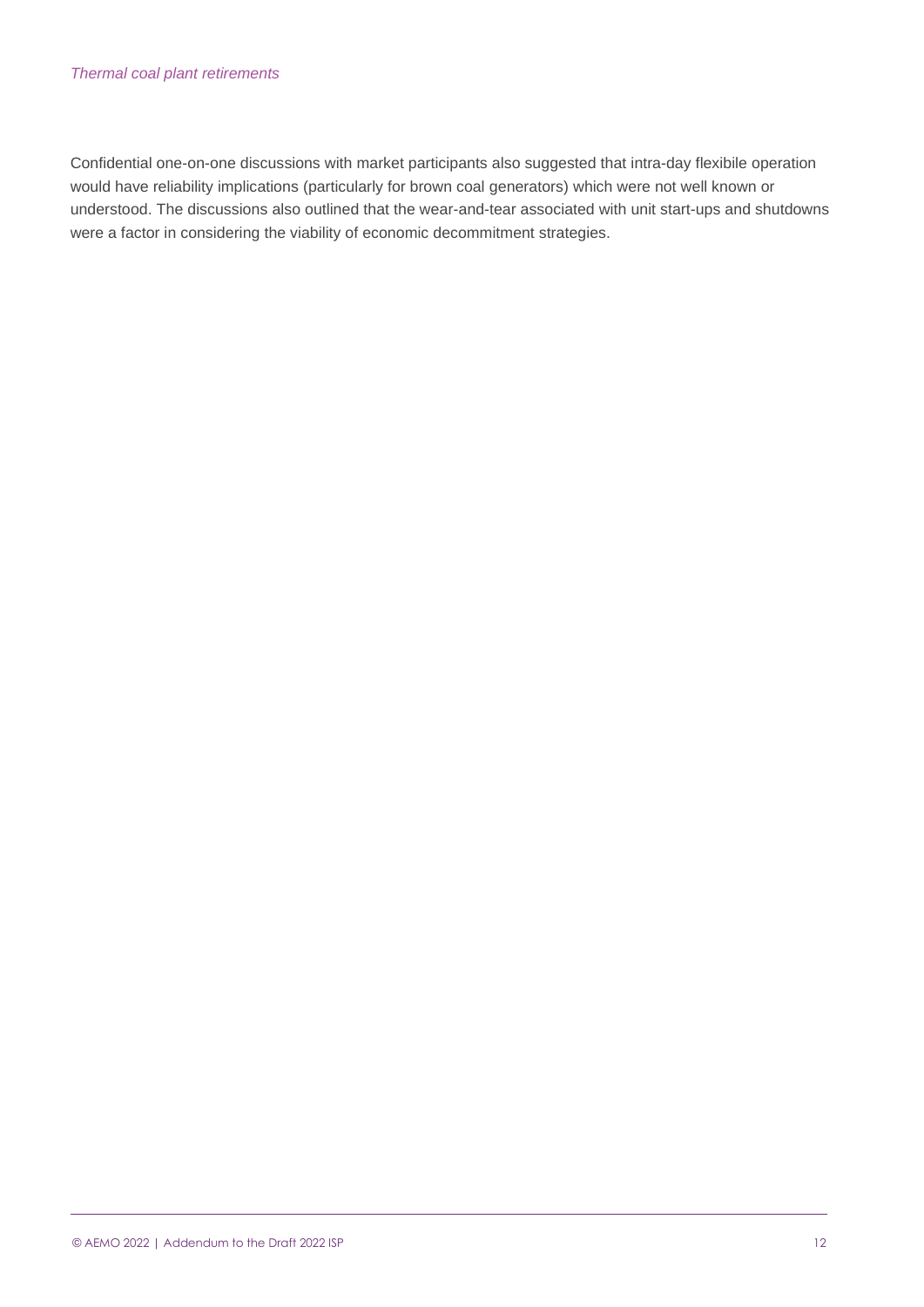## <span id="page-12-0"></span>**3. VNI West and HumeLink decision rules**

#### Key finding from the Transparency Review Report

*"The draft ISP applies decision rules in relation to both the HumeLink and VNI West actionable projects which state that* 

- *these projects should proceed to implementation beyond early works unless there is an increase in the likelihood that either:*
	- *material volumes of existing dispatchable capacity are retained in New South Wales (or Victoria and NSW for VNI West); or*
	- *material volumes of new dispatchable capacity are developed in those regions beyond what is assumed in the Step Change scenario.*
- *these projects should not proceed beyond early works if there is a material increase in total project cost (including early works costs), relative to what has been assumed in the Draft ISP.*

*[…] AEMO has not explained the circumstances under which this assumption would lead to these projects not progressing to the next stage e.g the increased level of retained capacity or developed capacity above the Step Change scenario."*

### AEMO's response

The use of decision rules ensures that a project can be delivered when it is needed, with an additional checkpoint before construction. The application of a materiality threshold here provides flexibility such that the latest project costs and benefits can be assessed in the ISP feedback loop. Project staging may also identify cost savings, reduce cost uncertainties, and provide greater consumer confidence in the investment.

The Transparency Review Report expected AEMO to further explain the circumstances (in terms of increased level of retained capacity or additional dispatchable capacity) that would lead to HumeLink and VNI West not progressing to the next development stage.

It is not feasible to provide specificity around the potential array of changed circumstances that may occur in the future which would lead to the decision rules not being met when this is subsequently assessed (for which the timing itself is uncertain). There are many things that could happen that would cause either materiality threshold to be met, with potential new information affecting the assumptions of any individual project, broader generation developments, and/or changes to the levels of electricity demand that the ISP developments are forecast to serve.

AEMO will, however, provide more context on how the framework is to be used. In this section:

- Part 1 covers the 'materiality' threshold regarding dispatchable capacity and project costs in decision rules, and their relation to the feedback loop.
- Part 2 discusses VNI West and its relationship with coal retirements and additional dispatchable capacity.
- Part 3 discusses HumeLink and its relationship with New South Wales coal retirements in particular and additional dispatchable capacity in general.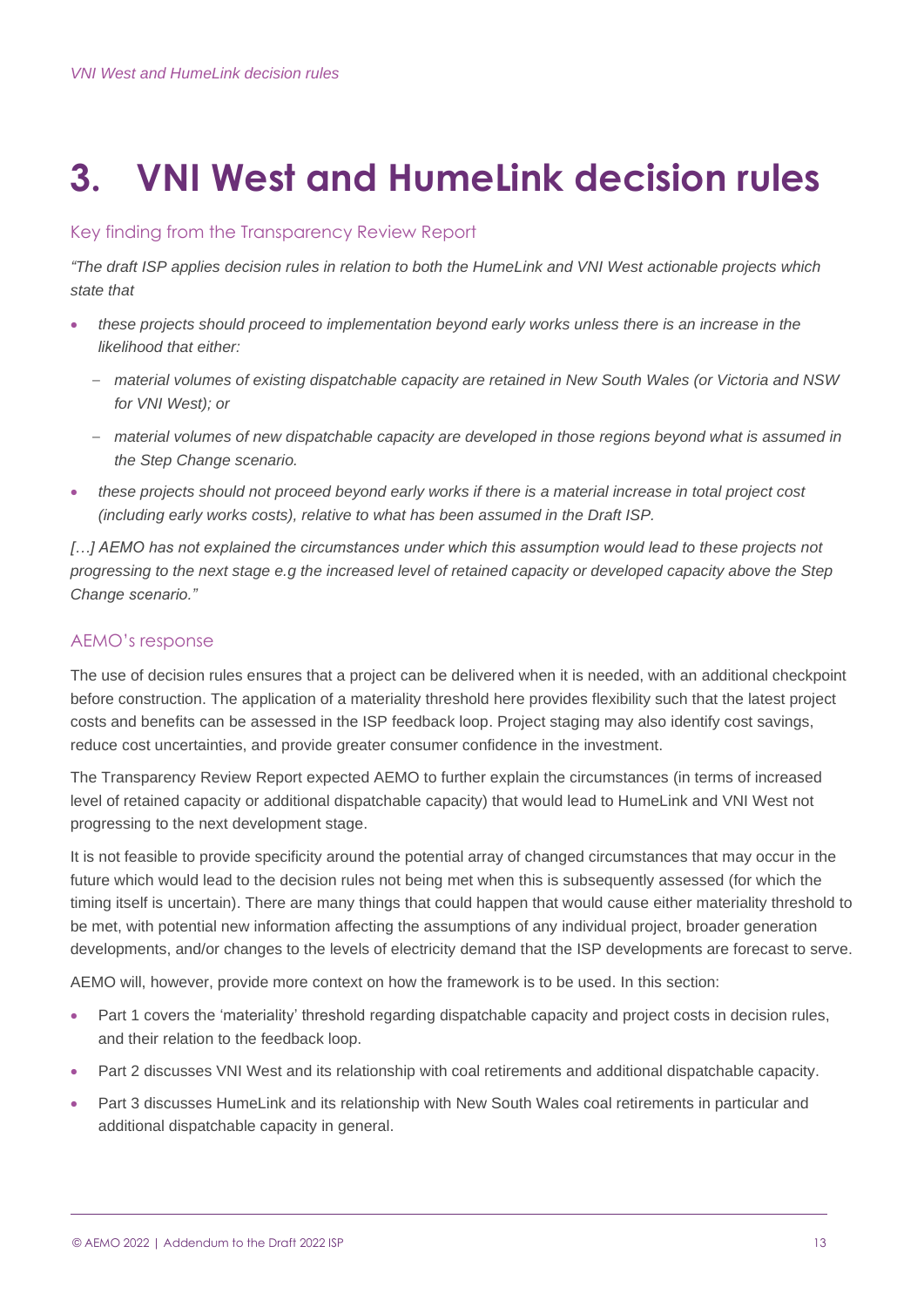#### Part 1: the 'materiality' threshold

The Draft 2022 ISP included in the ODP the staging of the VNI West and HumeLink projects, with proposed decision rules that must continue to be met before the implementation stages for each of these projects are progressed.

AEMO proposed decision rules in the Draft 2022 ISP, considering dispatchable capacity and project costs, to enable project staging where desirable. This approach is intended to provide the flexibility to adapt project delivery to future uncertainties, while continuing to provide consumers with confidence that projects are beneficial before proceeding with the full investment.

The decision rules incorporate a 'materiality' threshold on both dispatchable capacity and project costs. The benefits of these projects decline as dispatchable capacity or project costs increase. A materiality threshold is used rather than a fixed number because the net market benefits are a function of both variables (for example, if dispatchable capacity declines then project costs could increase and still provide the expected market benefit, and vice versa).

Provided the proposed decision rules are met, the ISP feedback loop, which will assess the project as a whole, could be initiated after early works are completed.<sup>14</sup> The feedback loop would assess the materiality thresholds using the inputs and assumptions in the latest ISP, including the latest view on project costs and dispatchable capacity. This approach ensures that:

- the project continues to address the relevant identified need specified in the most recent ISP and aligns with the ODP referred to in the most recent ISP, and
- the cost of the preferred option does not change the status of the actionable ISP project as part of the ODP.

#### Part 2: VNI West

The Draft 2022 ISP's cost benefit analysis (CBA) found that, in the case of VNI West, staging the project resulted in an overall increase in weighted net market benefits. This is because when taking into account scenario weights, the benefits of being able to progress the project when needed in *Step Change* and *Hydrogen Superpower*  exceeded the cost associated with incurring the early works component earlier than it would otherwise have been needed (in *Progressive Change* and *Slow Change*).

In addition, actioning early works on VNI West is forecast to provide greater insurance value to early coal retirements in Victoria, which result in the need for additional firming capacity, or delivery schedule delays (including potential for delay for Marinus Link). In *Step Change*, VNI West is needed from 2031 onwards, when all brown coal in Victoria is assumed to retire (driven by the carbon budget). If retirements in other scenarios were faster than assumed, the value to consumers from early implementation would increase.

If the feedback loop assessment was conducted given assumptions available from the Draft 2022 ISP, as seen in Figure 16 in Appendix 6 of the Draft 2022 ISP, significant firming (provided by storage) would be needed if the VNI West project was not developed, with the majority of that firming dispatchable capacity in Victoria. The interconnector defers the need to install approximately 900 megawatts (MW) of additional dispatchable capacity by 2031-32 in New South Wales and Victoria. Put another way, if an additional 900 MW of dispatchable capacity was built in New South Wales and Victoria by 2031-32 above what is assumed in the model, and all else

<sup>14</sup> Note that AEMO completed a feedback loop assessment of HumeLink early works in January 2022: se[e https://aemo.com.au/-/media/files/major](https://aemo.com.au/-/media/files/major-publications/isp/2022/isp-feedback-loop-notice-humelink-early-works.pdf)[publications/isp/2022/isp-feedback-loop-notice-humelink-early-works.pdf.](https://aemo.com.au/-/media/files/major-publications/isp/2022/isp-feedback-loop-notice-humelink-early-works.pdf)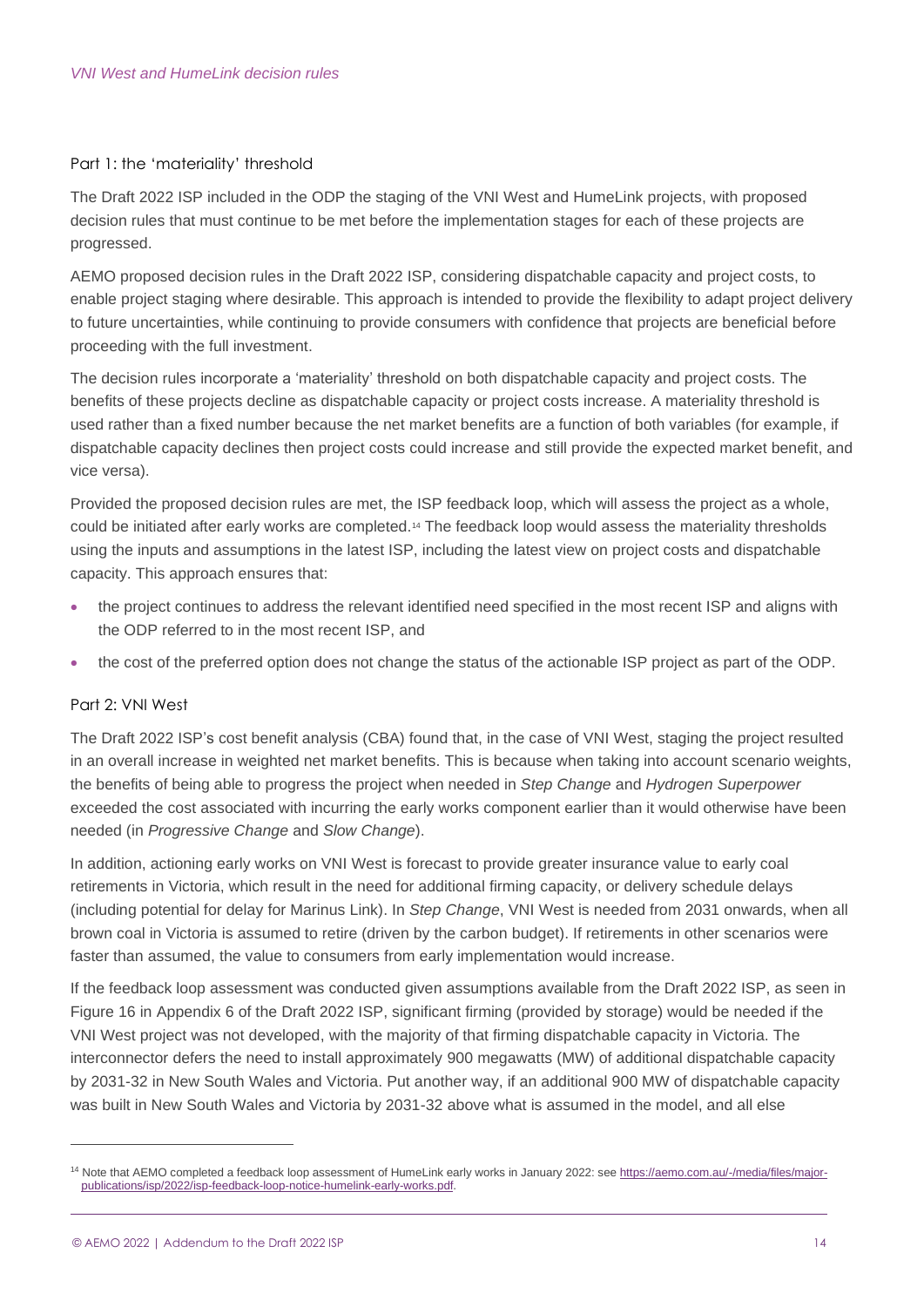remained equal (that is, no further early closure announcements, or changes in demand were forecast, and other network investment proceeded as per the ODP) then the optimal timing for VNI West may be delayed. In practice, AEMO expects that a number of inputs and assumptions are likely to change, and that the feedback loop will be used to assess the materiality threshold and confirm whether the project remains aligned with the latest ISP.

#### Part 3: Humel ink

The CBA in the Draft 2022 ISP also found that in the case of HumeLink any potential slippage of the commissioning schedule of the project, delays in storage development, or faster coal retirements would also result in increased benefits associated with declaring the project as a staged, actionable project.

As discussed in Appendix 6 section A6.5.2, the optimal timing for HumeLink is closely linked with New South Wales coal retirements. The project begins to deliver positive net market benefits from the time at which the fourth New South Wales coal-fired power station (including Liddell) retires.

Figure 18 in that Appendix highlights the increase in dispatchable firm capacity that is needed in the absence of HumeLink in the *Step Change* scenario. With HumeLink developed, nearly 1 gigawatt (GW) of additional dispatchable capacity is avoided across the NEM by 2028-29, particularly in New South Wales and Queensland<sup>15</sup>. In practice, AEMO expects that a number of inputs and assumptions are likely to change, and that the feedback loop will be used to assess the materiality threshold and confirm whether the project remains aligned with the latest ISP.

<sup>&</sup>lt;sup>15</sup> The level of avoided dispatchable capacity for each project separately may not reliably indicate the level of additional dispatchable capacity required if both projects do not proceed.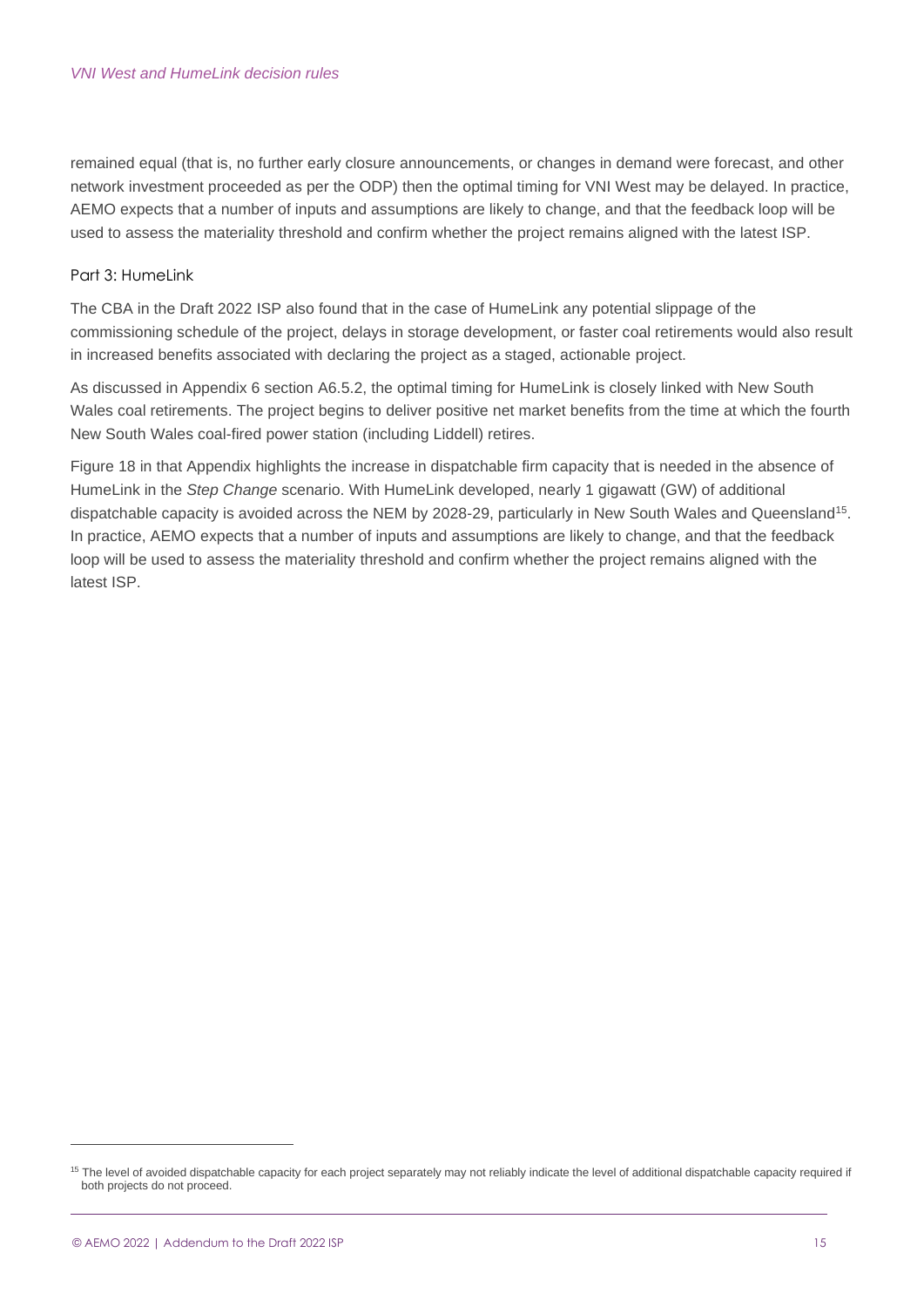## <span id="page-15-0"></span>**4. Marinus Link timing**

#### Key finding from the Transparency Review Report

*"The draft ISP states that both MarinusLink cables are actionable projects across all scenarios at some stage between now and the mid-to-late 2030s. In addition, the draft ISP states that:*

• *In all scenarios, the second cable is built two years after the first, except the Slow Change scenario which delays the second cable an additional year. When Marinus Link is brought forward as an actionable project, the second cable is sometimes shifted to three years after the first cable in the Progressive Change scenario, depending on the individual CDPs.* 

*Appendix 6 of the draft ISP states that although the second cable does not necessarily deliver benefits immediately after its construction, the additional \$600m cost of delivering the second cable more than three years after the first means that the timely delivery of the second cable is always beneficial. However, AEMO has not provided details as to how these additional costs have been estimated and how the estimated additional costs of \$600m after three years of constructing the first cable leads to the conclusion that timely delivery of the second cable is always beneficial across the scenarios."*

#### AEMO's response

The Transparency Review Report raised two key questions for AEMO to expand on in the Draft ISP Addendum. This section outlines the following:

- Part 1: It is cheaper to deliver the second Marinus Link cable within three years of the first cable.
- Part 2: Because of the cost savings and the timing of benefits, it is optimal to deliver the second Marinus Link cable within three years of the first cable in all scenarios.

Part 1 – It is cheaper to deliver the second Marinus Link cable within three years of the first cable

AEMO consulted on Marinus Link costs during the 2021 Transmission Cost Review<sup>16</sup>. This consultation outlined an approach for adopting transmission network service provider (TNSP) estimates from Regulatory Investment Test for Transmission (RIT-T) assessments into the ISP, and also sought feedback on the costs for Marinus Link – including the impact of a delay beyond three years. In the 2021 Transmission Cost Report, AEMO also reviewed components of the Marinus Link estimates demonstrating close alignment with AEMO's transmission cost database. Following an independent review of its cost estimate<sup>17</sup>, TasNetworks advised AEMO that the cost is a class 4 estimate with ±15% accuracy.

AEMO has worked closely with TasNetworks to understand the basis of Marinus Link costs, which were subject to consultation in the Project Marinus RIT-T<sup>18</sup> and in AEMO's Transmission Cost Review. The Transparency Review Report notes a saving of \$600 million when the second Marinus Link cable is delivered within three years of the first cable. This saving is primarily attributable to the synergies of planning, constructing and delivering the project

<sup>16</sup> AEMO. *Transmission costs for the 2022 ISP*, a[t https://aemo.com.au/en/consultations/current-and-closed-consultations/transmission-costs-for-the-](https://aemo.com.au/en/consultations/current-and-closed-consultations/transmission-costs-for-the-2022-integrated-system-plan)[2022-integrated-system-plan.](https://aemo.com.au/en/consultations/current-and-closed-consultations/transmission-costs-for-the-2022-integrated-system-plan)

<sup>17</sup> Jacobs. *Project Marinus Cost Estimate Report*, at [https://www.marinuslink.com.au/wp-content/uploads/2021/06/Attachment-3-Jacobs-cost-estimate](https://www.marinuslink.com.au/wp-content/uploads/2021/06/Attachment-3-Jacobs-cost-estimate-report.pdf)[report.pdf.](https://www.marinuslink.com.au/wp-content/uploads/2021/06/Attachment-3-Jacobs-cost-estimate-report.pdf) 

<sup>18</sup> TasNetworks. *Project Marinus RIT-T*, at [https://www.marinuslink.com.au/rit-t-process/.](https://www.marinuslink.com.au/rit-t-process/)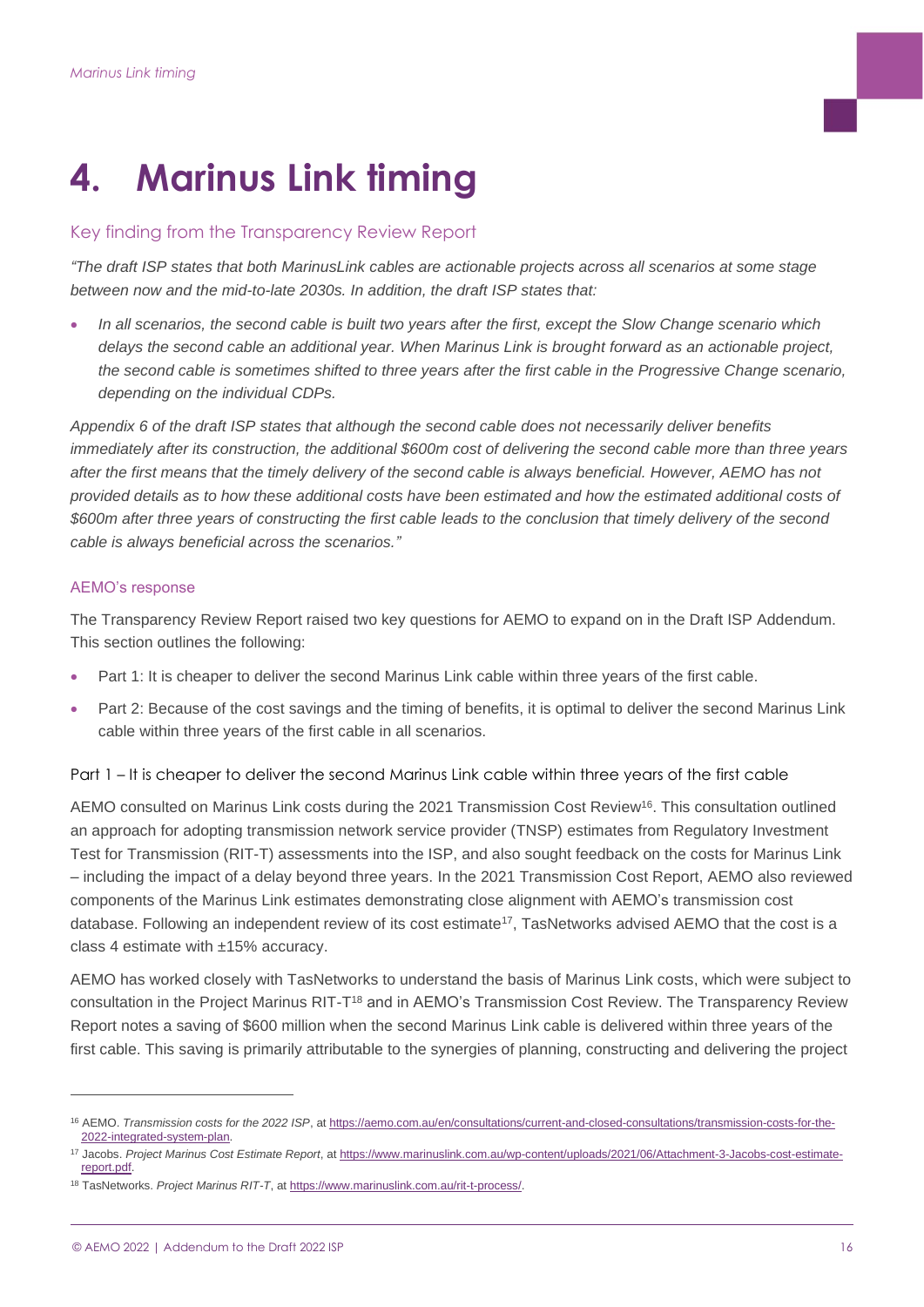as one standalone project (as outlined in the Project Marinus Project Assessment Conclusions Report [PACR]<sup>19</sup>). TasNetworks has indicated that the cost savings are attributable to:

- **Synergies in progressing design, approvals and community engagement**  the Marinus Link project needs to seek at least 15 major environmental approvals from three different jurisdictions (Victoria, Tasmania and Commonwealth). Each approval typically requires commencement of construction within two to three years of the permit being granted. This work involves community engagement, land-use planning, detailed technical system studies, economic analysis, project management (legal, tendering, safety) and financial activities (project financing, debt and equity raising). Undertaking these approvals once rather than twice presents a significant cost saving.
- **Economies-of-scale discount when negotiating with suppliers** major suppliers (converter station and cable) have indicated that Marinus Link may be eligible for volume discounts if orders are placed for components as one standalone project with the two stages being delivered within 2-3 years of each other.
- **Construction efficiencies** a range of cost savings occur when construction activities of both stages can be coordinated as one project. This is particularly relevant where specialised equipment and crew needs to be mobilised. This includes:
	- Undertaking horizontal directional drilling for shore crossings at the Tasmanian and Victorian coasts.
	- Common civil works activities such as access tracks, fencing and land remediation.
	- Project management and supervision in extending the project delivering timeline.
	- Trenching activities for the entire 90 km of the underground Victorian corridor.
	- The impacts and timeline of land remediation after construction activities are completed.
	- Mobilisation of the construction workforce (specialised cable-laying and converter station crew).

Part 2 – Because of the cost savings and the timing of benefits, it is optimal to deliver the second Marinus Link cable within three years of the first cable in all scenarios

In the *Step Change* and *Hydrogen Superpower* scenarios, the second cable begins to deliver positive annual net market benefits less than four years after the first cable is commissioned. Delaying the second cable beyond three years after the first would therefore mean that these benefits are foregone, as well as incurring the additional \$600 million of capital cost.

[Figure 4](#page-17-0) below highlights this for *Step Change*, with net market benefits becoming positive in 2030-31, three years after the first cable. Delaying the second cable would increase the cost by \$600 million and miss the opportunity to accumulate market benefits.

In *Progressive Change* and *Slow Change*, the second cable does not deliver positive annual net market benefits until 2032-33 and 2038-39 respectively. [Figure 5](#page-17-1) presents the relative market benefits associated with the second cable in *Slow Change*.

Rather than delivering the second cable within three years of the first cable, the second cable could be delivered when it begins to deliver positive annual benefits in 2038-39. However, delaying the second cable in *Slow Change* to 2038-39 (at an additional \$600 million increase in project capital costs) results in around \$50 million reduction

<sup>19</sup> At [https://www.marinuslink.com.au/wp-content/uploads/2021/06/Project-Marinus-RIT-T-PACR.pdf.](https://www.marinuslink.com.au/wp-content/uploads/2021/06/Project-Marinus-RIT-T-PACR.pdf)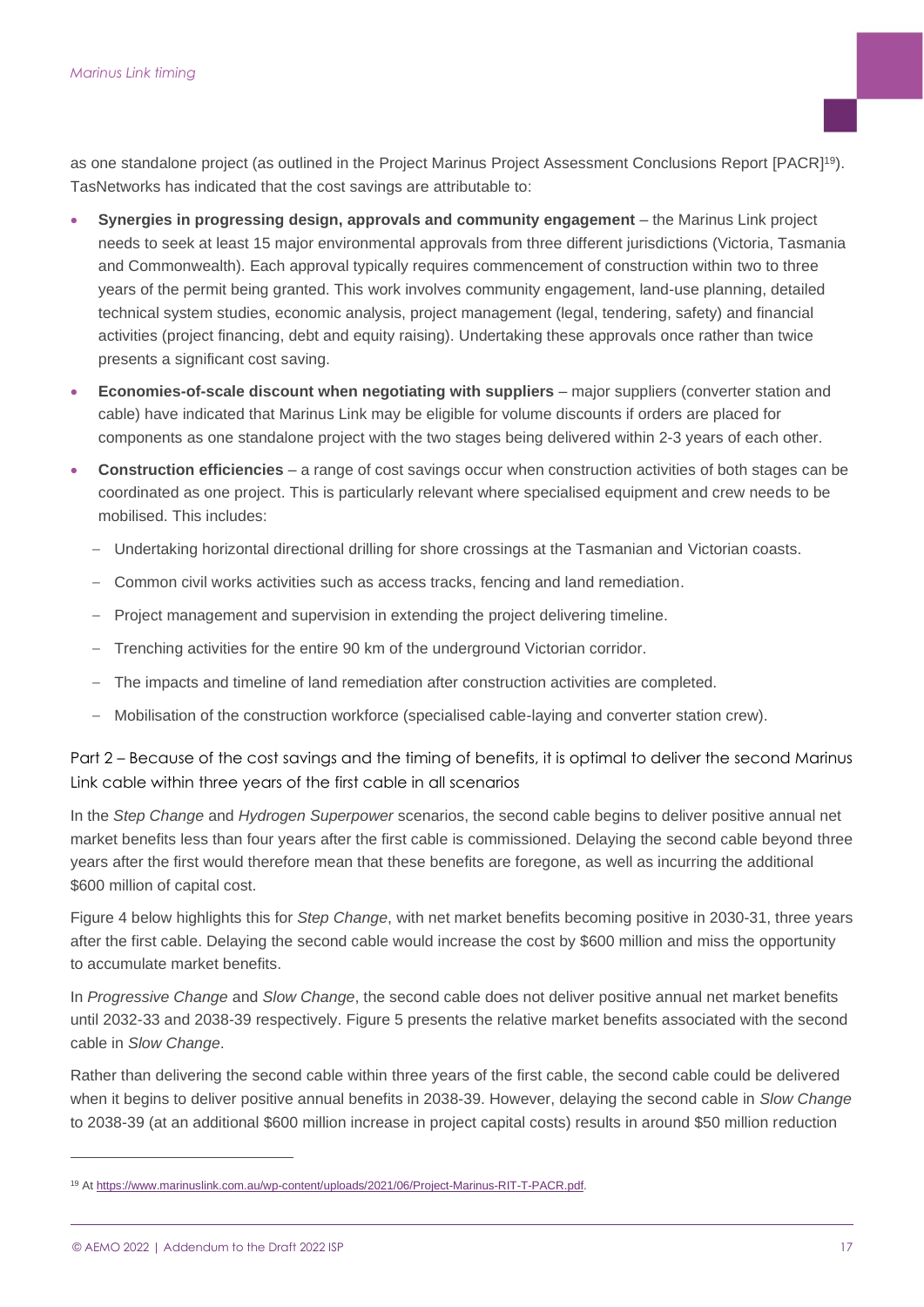in net market benefits, compared to delivery of the second cable in 2030-31. In *Progressive Change*, delivery of the second cable in 2032-33 results in a reduction of net market benefits of around \$230 million. In other words, consumers are better off if the cable can be delivered more cheaply, but a little too early, than just in time, but at a \$600 million higher cost.



<span id="page-17-0"></span>

Positive values represent an increase in annual net market benefits following the installation of the second Marinus Link cable.



#### <span id="page-17-1"></span>**Figure 5 Relative market benefits associated with Marinus Link's second cable in** *Slow Change*

Positive values represent an increase in annual net market benefits following the installation of the second Marinus Link cable.

In summary, although the second Marinus Link cable does not always deliver benefits immediately after its construction, the additional \$600 million capital cost associated with a delay of more than three years results in the second cable being beneficial within three years of the first cable in all scenarios.